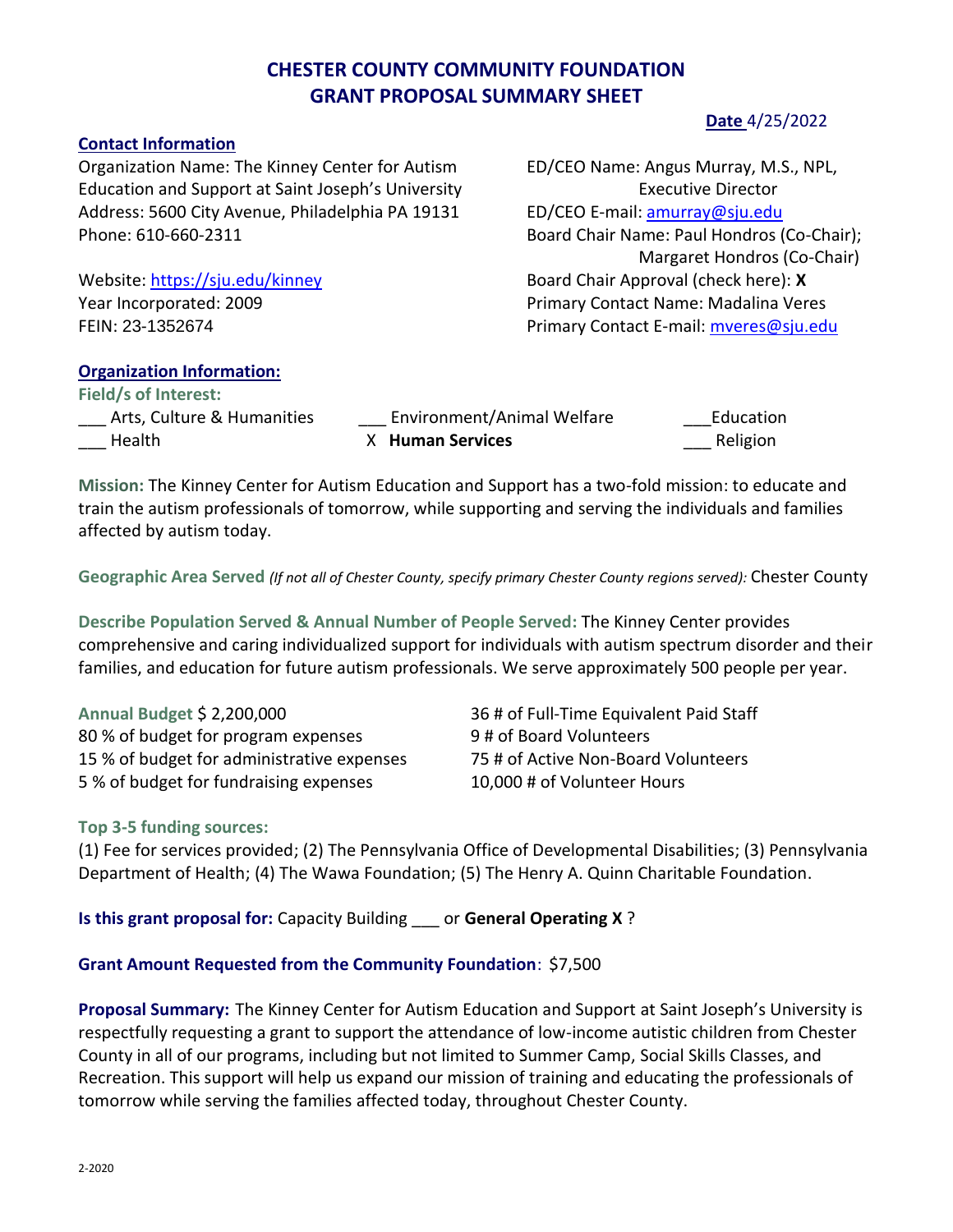#### **II. CHESTER COUNTY COMMUNITY FOUNDATION GRANT PROPOSAL NARRATIVE**

#### **1. Nonprofit's history, goals, key achievements & distinctiveness**

Since its founding in 2009, the Kinney Center has established itself as a center of national renown, offering services across the lifespan and trailblazing many firsts in the field: the first major and minor in autism studies in the country; one of the first college support programs for individuals with autism; one of the first and only accredited camps in the Delaware Valley to implement reverse inclusion, fostering meaningful interactions between individuals across the autism spectrum and their neurotypical peers.

## **2. Funding request**

## **DESCRIPTION OF KEY INITIATIVES**

Kinney Center's programming is designed to meet our dual mission of training and educating the autism professionals of tomorrow, while supporting and serving the individuals and families affected today.

Our client serving programs are designed to meet participants where they are in their learning and to help them build independence and self-confidence so they can maximize their potential. For some participants, this means learning the basics of social skills so they can learn to make and keep friends. For others, it means learning the vocational skills required to be successful in the workplace.

Our SCHOLARS (Students Committed to Helping Others Learn about Autism Research and Support) program is designed to help students gain the skills necessary to advocate for and support individuals with autism, no matter what field they are entering. SCHOLARS do not just go on to be autism professionals; we count doctors, lawyers, corporate leaders and many other professionals amongst our graduates, changing the way industries view and serve those on the spectrum.

#### **Specific needs & issues to be addressed**

l

A 2014 study shows that autism rates in Chester County increased by 84% between 2005 and 2011, from 718 to 1,324 individuals.<sup>1</sup> Not only do these staggering rates increase demand for services, but also for autism professionals to meet the significant community need. To date the Kinney Center has trained 30 Chester County residents through our SCHOLARS training program who have gone on to serve the county's autism community in immeasurable ways.

A grant from the Chester County Community Foundation will allow us to serve more low-income children with autism from Chester County. The Kinney Center is located less than twenty miles from Chester County and provides critical services including:

- 1. Camp Kinney Six week traditional summer camp experience that builds on the social and life skills needed for children to be successful during the academic year.
- 2. Youth Social Skills Two ten-week sessions (Fall and Spring) focusing on improving social interaction in a group-learning environment. Children work toward mastering a set of goals that is specific to their strengths and challenges.
- 3. Adult and Transitional Skills Two ten-week sessions (Fall and Spring) helping people with autism aged 15 - 40 develop the skills necessary to live an independent life. Classes include lessons on cooking, how to navigate public transportation, budgeting, grocery shopping, and more.
- 4. Saturday Sports and Recreation Two ten-week sessions (Fall and Spring) giving children the opportunity to learn a new sport or skill in an inclusive and accepting atmosphere. From basketball to swimming, yoga and more, recreation programs facilitate self-confidence and a sense of belonging through exercise and team building.

<sup>1</sup> Autism Services, Education, Resources, and Training Collaborative, *Chester County Census* (2014), accessed at: <https://paautism.org/resource/chester-county-autism-census/>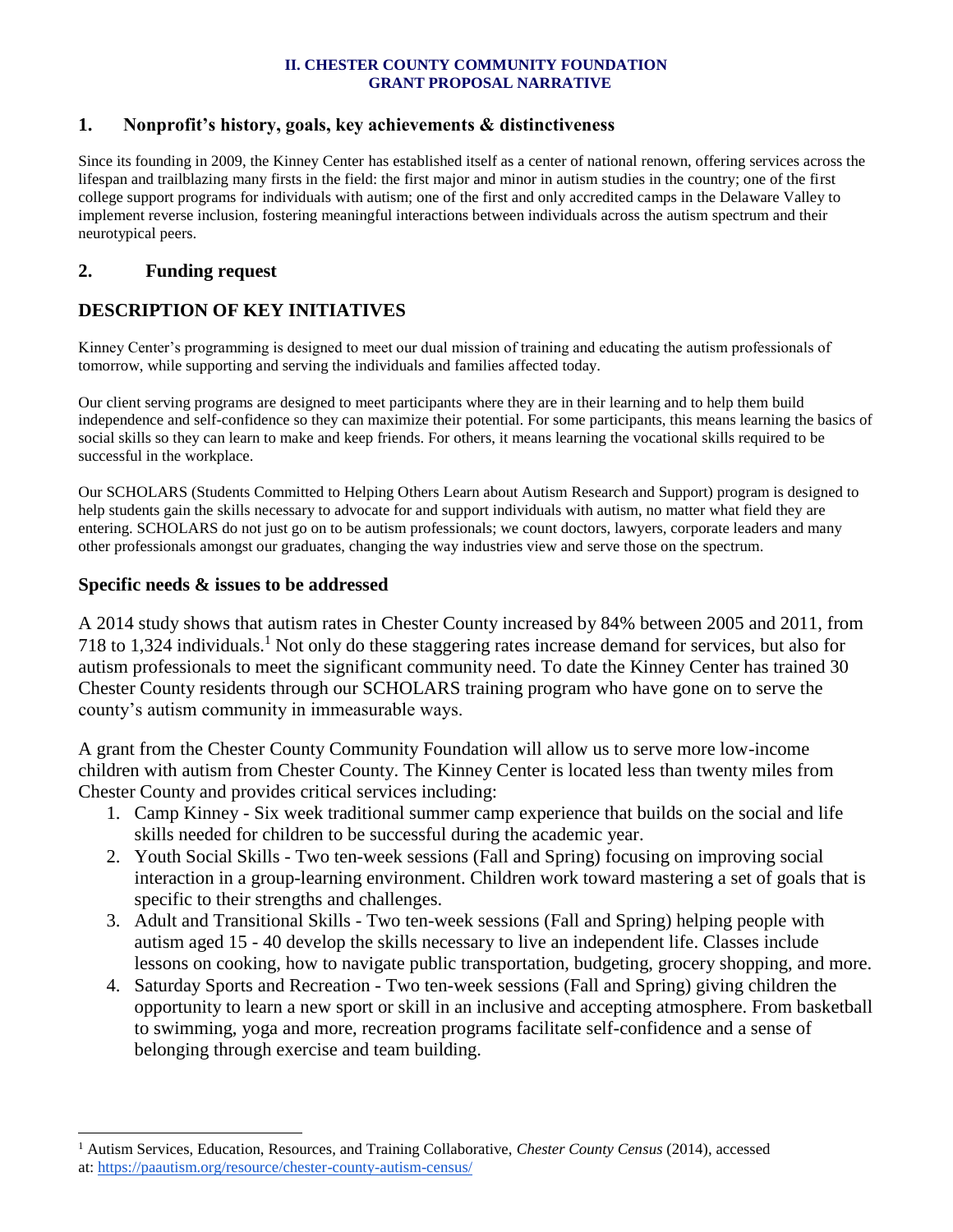5. Transitional Day Program - This year-round program serves high school students who are vocationally bound. Their time is spent discovering passions, and developing the skills and experience needed to hold independent employment.

Due to the unique 1:1 staffing model that the Kinney Center employs, each program participant allows us to train at least one more Kinney SCHOLARS (Students Committed to Helping Others Learn about Autism Research and Support). Our SCHOLARS program trains students who are pursuing career paths that directly impact individuals on the spectrum such as education, behavior analysis and psychology. For students pursuing other fields of study, their work as a Kinney SCHOLAR provides them with the tools to advocate and support an increasingly neurodiverse world.

Support from the Chester County Community Foundation would impact Chester County by creating a pipeline of future leaders in Southeastern Pennsylvania in the field of autism studies through the Kinney Center's SCHOLARS Program.

Kinney's signature SCHOLARS Program, for students of any major, teaches and trains undergraduates to work with individuals with autism. SCHOLARS graduate with up to 2,000 hours of direct care experience and make a commitment to support individuals with ASD throughout their personal and/or professional lives. More than 75% of SCHOLARS alumni pursue careers related to ASD and are able to serve individuals with autism worldwide.

While it is hard to say a specific number of residents that will be positively affected through this support (all of our programs have different fees), we can guarantee that support from the Chester County Community Foundation will be used to support program slots for low-income Chester County residents. We have already reached over 270 families from Chester County over the last decade, so we should not have any problems distributing the funds.

The Kinney Center operates on a budget of just over \$2,000,000 per year. Our Scholarship fund gives away anywhere between \$20,000 and \$25,000 per year. This grant would supplement our normal disbursements. The Kinney Center is requesting scholarship funds that will be used to cover program fees for low-income residents of Chester County.

Approximate costs for the programs are as follows:

- 1. One camp session per participant: \$700 per week
- 2. Youth Social Skills Classes, ten-week session per participant: \$450
- 3. Adult and Transitional classes, ten-week session per participant: \$1000
- 4. Saturday Sports and Recreation, eight-week session per participant: \$1000
- 5. Transitional Day Program: \$60 per hour

## **Why it is important to fund this now**

The Kinney Center and the Chester County Community Foundation share the common goal of addressing unmet community needs in Chester County. Kinney provides opportunities for children with autism to build independence and self-confidence and a wide array of important life skills.

Kinney advances the health and welfare of these children through its focus on skills development including lessons on social skills, healthy relationships, vocational preparedness, and physical exercise. The Kinney Center provides access to enrichment activities for children with autism that they otherwise would not have access to in a safe and supportive environment, overseen by credentialed staff who accommodates their sensory and behavioral needs.

Furthermore, the Kinney Center trains future leaders in the field of autism studies through its SCHOLARS Program. SCHOLARS alumni, some of whom will impact Chester County positively, advocate for and support individuals with autism, improving the health and welfare of this under-served population.